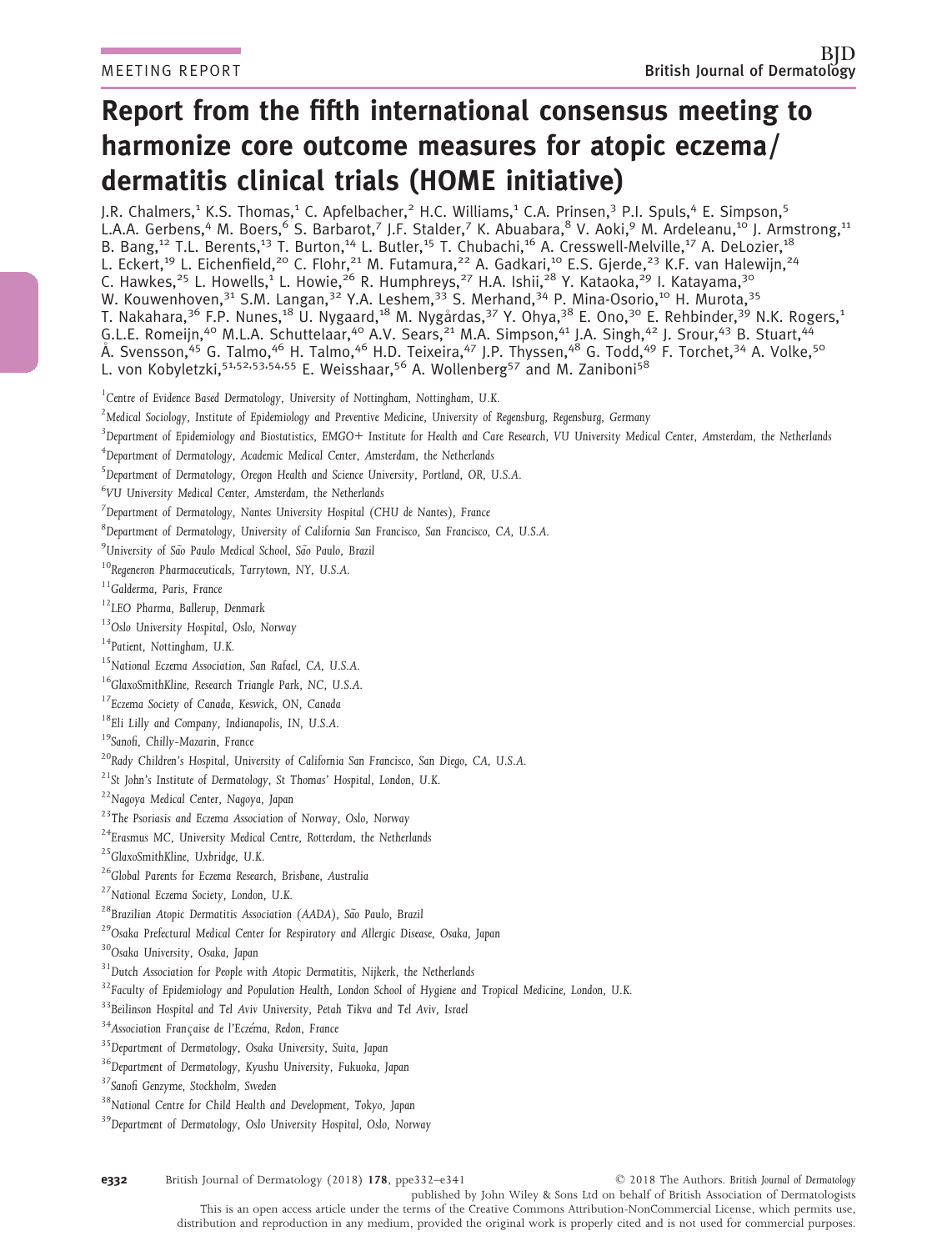<sup>40</sup>Department of Dermatology, University of Groningen, University Medical Center Groningen, Groningen, the Netherlands

41Dermavant Sciences, Inc., Durham, NC, U.S.A.

42Department of Medicine, University of Alabama at Birmingham and Birmingham Veterans Affairs Medical Center, Birmingham, AL, U.S.A.

 $43$ Klinik und Poliklinik für Dermatologie und Allergologie der LMU – München, Munich, Germany

<sup>44</sup>Primary Care and Population Sciences Division, University of Southampton, Southampton, U.K

 $45$ Department of Dermatology and Venereology, Lund University, Malmö, Sweden

46The Psoriasis and Eczema Association of Norway, Haugesund, Norway

47AbbVie Inc., North Chicago, IL, U.S.A

48Department of Dermatology and Allergy, Herlev and Gentofte Hospital, Hellerup, Denmark

49University of Cape Town, Cape Town, South Africa

50Department of Dermatology, University of Tartu, Tartu, Estonia

<sup>51</sup>Department of Dermatology, Lund University, Skåne University Hospital, Malmö, Sweden

<sup>52</sup>Department of Public Health Sciences, Karlstad University, Karlstad, Sweden

53CF Wahlgren, Dermatology Unit, Department of Medicine Solna, Karolinska Institutet, Stockholm, Sweden

54Karolinska University Hospital, Stockholm, Sweden

55Department of Dermatology, Venereology and Allergy University Hospital Schleswig-Holstein, Kiel, Germany

<sup>56</sup>Department of Social Medicine, Occupational and Environmental Dermatology, Ruprecht Karls University, Heidelberg, Germany

57Ludwig-Maximilian University, Munich,Germany

<sup>58</sup>University of São Paulo, Campinas, Brazil

## Linked Comment: [Kottner.](https://doi.org/10.1111/bjd.16524) Br J Dermatol 2018; 178:1010.

# Summary

Correspondence

Joanne R. Chalmers. E-mail: joanne.chalmers@nottingham.ac.uk

## Accepted for publication 21 January 2018

# Funding sources

The meeting was supported by donations and grants from the University of Nantes and CHU Nantes (SFR Santé François BONAMY and DHU 2020), the Department of Dermatology CHU Nantes and the School of Medicine, University of Nottingham. Two independent charities (Fondation Dermatite Atopique Pierre Fabre and Fondation Bioderm) covered the costs of the two meeting dinners. Delegates were charged a fee as follows: industry, £150; nonindustry, £50; patients, free of charge. All delegates covered their own travel and accommodation expenses, with the exception of patients and representatives from patient groups, whose costs were met either by their national eczema patient association or by a participating HOME member. H.C.W. supported the fees, travel and accommodation costs for M.B. (OMERACT) to attend as the independent moderator.

### Conflicts of interest

The following authors have been involved with the development or validation of scales relevant to the meeting: H.C.W. was involved in the development of POEM; J.F.S., S.B., A. S. and A.W. were involved in the development of the Patient-Oriented SCORAD.

This is the report from the fifth meeting of the Harmonising Outcome Measures for Eczema initiative (HOME V). The meeting was held on 12–14 June 2017 in Nantes, France, with 81 participants. The main aims of the meeting were (i) to achieve consensus over the definition of the core domain of long-term control and how to measure it and (ii) to prioritize future areas of research for the measurement of the core domain of quality of life (QoL) in children. Moderated whole-group and small-group consensus discussions were informed by presentations of qualitative studies, systematic reviews and validation studies. Small-group allocations were performed a priori to ensure that each group included different stakeholders from a variety of geographical regions. Anonymous whole-group voting was carried out using handheld electronic voting pads according to predefined consensus rules. It was agreed by consensus that the long-term control domain should include signs, symptoms, quality of life and a patient global instrument. The group agreed that itch intensity should be measured when assessing long-term control of eczema in addition to the frequency of itch captured by the symptoms domain. There was no recommendation of an instrument for the core outcome domain of quality of life in children, but existing instruments were assessed for face validity and feasibility, and future work that will facilitate the recommendation of an instrument was agreed upon.

# What's already known about this topic?

- The Harmonising Outcome Measures for Eczema initiative previously agreed on four essential domains to be included in all atopic eczema/dermatitis trials: clinician-reported signs, patient-reported symptoms, quality of life and long-term control.
- EASI and POEM are the recommended instruments for signs and symptoms, respectively. Instruments for quality of life (in adults and children) and long-term control have yet to be decided upon.
- Long-term control is relevant to trials of at least 3 months' duration.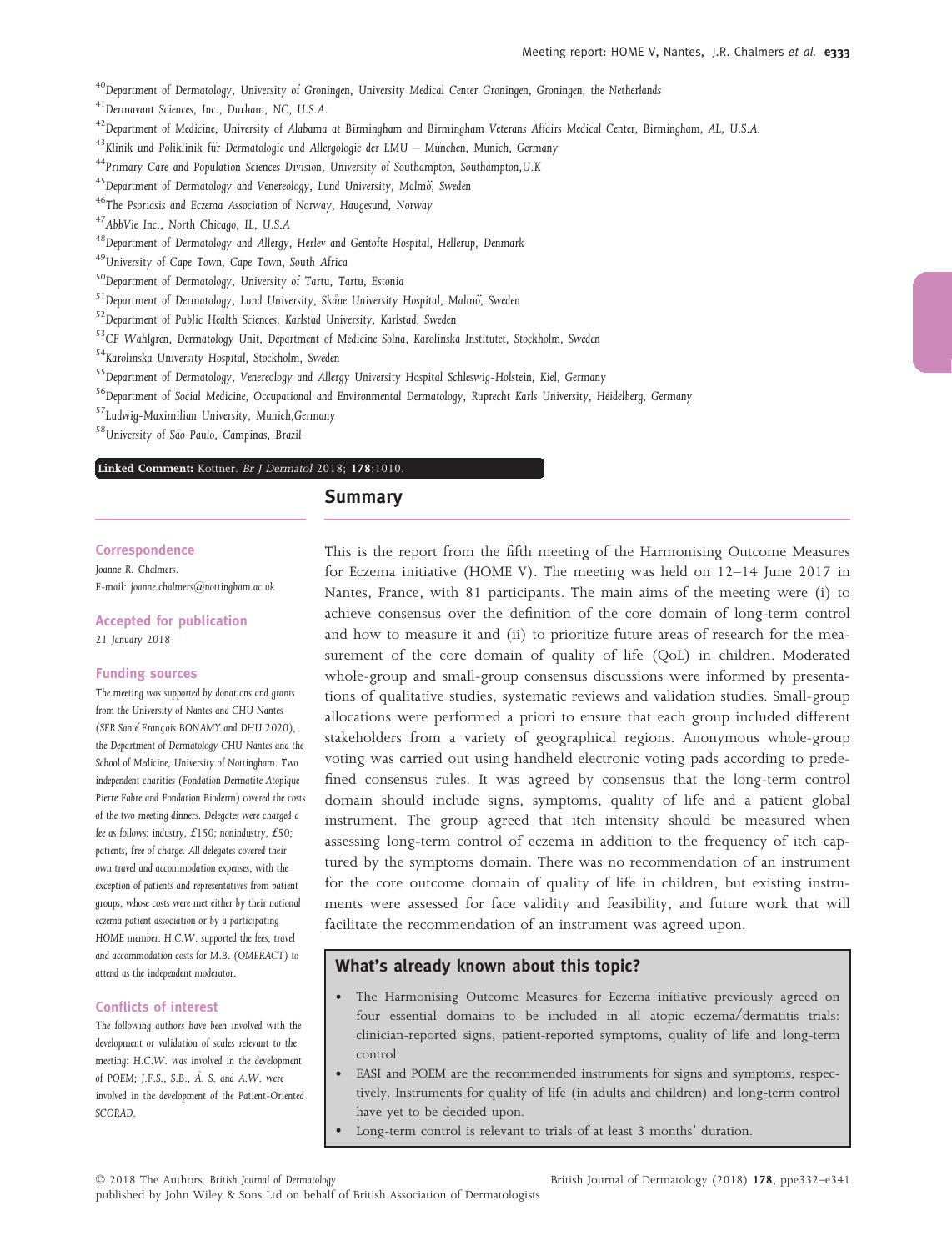DOI 10.1111/bjd.16543

# What does this study add?

- It was agreed that the core outcome domain of long-term control should include signs, symptoms, quality of life and a patient global instrument.
- For the core outcome set for quality of life in children, no single instrument can currently be recommended, but some instruments have better face validity and feasibility.
- A clear plan was agreed on to identify instruments to measure quality of life in children and long-term control.

The Harmonising Outcome Measures for Eczema (HOME) initiative is an international group working together to develop a core outcome set (COS) for clinical trials in eczema (synonymous with atopic eczema and atopic dermatitis). HOME is coordinated from the Centre of Evidence Based Dermatology, University of Nottingham, U.K. Participation in HOME is open to anyone with an interest in outcomes for eczema. A COS is the agreed upon minimum set of instruments that should be included in all clinical trials for a particular condition. $1$  Use of a COS does not preclude using other instruments; other domains and instruments can also be included to meet the specific requirements of individual trials. COS initiatives are active across many fields of medicine and should enable better synthesis of trial data and reduce selective outcome reporting bias.<sup>1,2</sup>

The HOME initiative follows the best current guidance on developing a  $COS.<sup>2-4</sup>$  Four core domains have been identified: clinician-reported signs; patient-reported symptoms; quality of life; and long-term control. The core outcome measurement instruments for clinician-reported signs and patient-reported symptoms have been established: the Eczema Area and Severity Index (EASI) for measuring clinicianreported signs was agreed on at the HOME III meeting,  $5,6$ and the Patient-Oriented Eczema Measure (POEM) was chosen to measure patient-reported symptoms at the HOME IV meeting.<sup>7,8</sup>

This is a report from the fifth consensus meeting of the HOME initiative (HOME V), which was held on 12–14 June 2017 in Nantes, France. The local organizers were Sebastien Barbarot and Jean-Francois Stalder of Nantes University Hospital, France.

## **Methods**

#### **Objectives**

The purposes of the HOME V meeting were (i) to achieve consensus on the definition of the core domain of long-term control and how to measure it and (ii) to prioritize future areas of research for the measurement of the core domain of quality of life (QoL) in children. Future areas of research for QoL in adults were discussed previously at HOME IV.

#### Study design

HOME V was a face-to-face consensus meeting using presentations of up-to-date evidence and a modified nominal group technique including moderated whole- and small-group discussions and anonymous electronic voting. The meeting was held at the CCI Nantes, Nantes, France from 13.00 h, Monday 12 June 2017 to 1300 h, Wednesday 14 June 2017. A series of planning meetings was held involving the HOME executive group (Table S1; see Supporting Information) and local organizers, and a protocol outlining the aims and methods was prepared prior to the meeting and published on the HOME website.<sup>9</sup> However, there was flexibility in the programme to allow for important issues that arose to be discussed.

The meeting was chaired by Hywel Williams, and Maarten Boers of OMERACT [\(http://www.omeract.org\)](http://www.omeract.org) was the independent moderator. Each session was chaired by the lead for that domain: Kim Thomas for long-term control and Christian Apfelbacher for QoL in children.

#### **Participants**

The meeting was advertised via the HOME website and through mailing lists, including the HOME membership. Patient representatives and pharma representatives were also personally invited by members of the HOME executive group. The meeting was open to anyone with an interest in core outcomes for eczema.

In total, 81 participants from 13 countries attended the meeting. Two nonparticipating observers were also present. The breakdown by stakeholder group is shown in Figure 1.

## Meeting structure and methods

Two optional premeeting refresher/introduction sessions were offered, one for patients, carers and patient representatives and one for other stakeholders. The purpose was to increase knowledge and understanding of those participating in the consensus meeting, in order to ensure meaningful engagement from all stakeholders, regardless of their experience of COS development or attendance at previous HOME meetings. Topics covered included why COSs are important, methods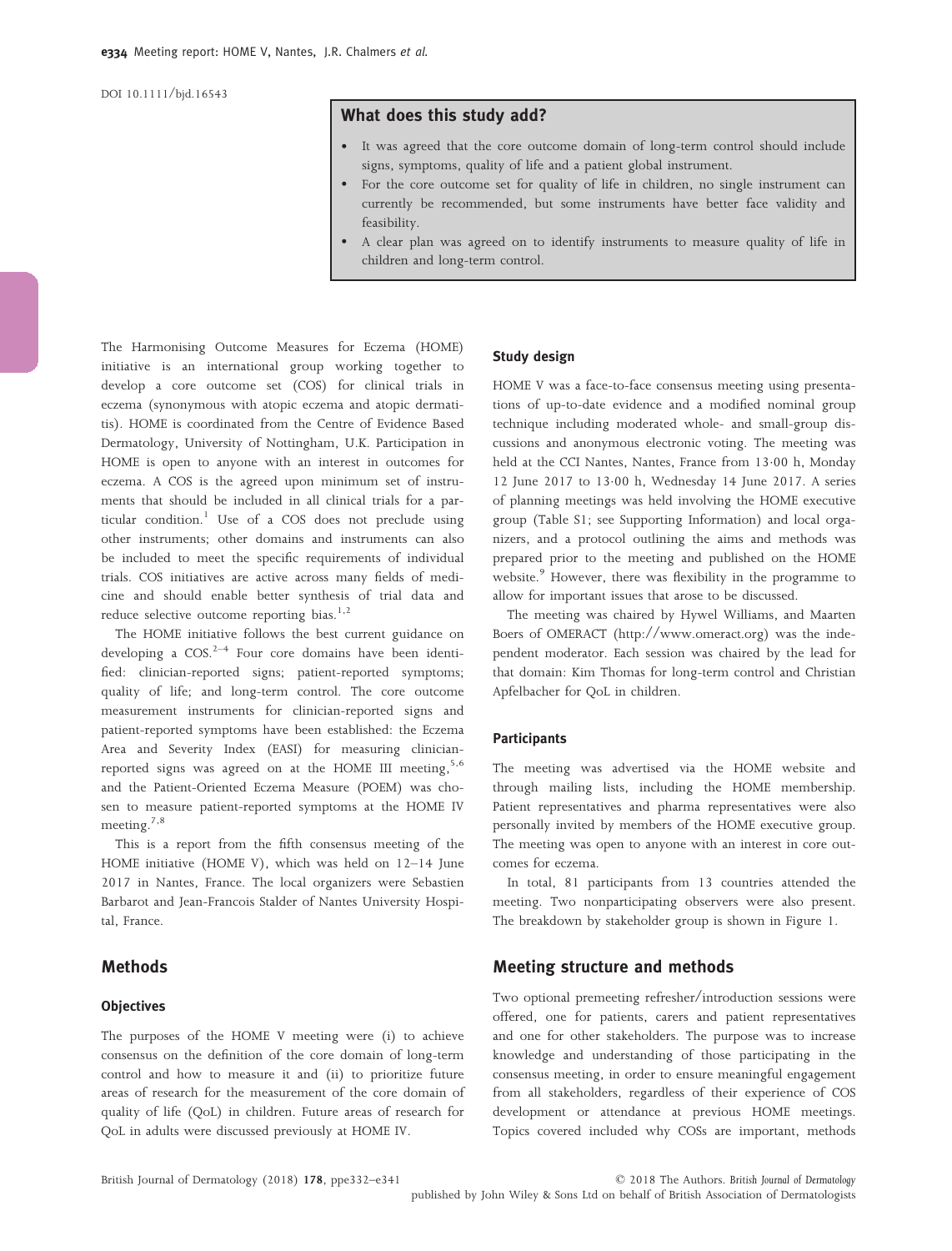



Fig 1. Breakdown of attendees by stakeholder group.

used in COS development, explanations of findings to be presented at the main meeting and what was expected of meeting participants.

Background information and data were presented during the meeting and also provided in handouts. Participants received materials and systematic review summaries prior to the meeting so they were well informed and were required to undertake premeeting tasks to ensure effective small-group discussions.

A modified nominal group technique was used, in which small-group discussions were used to ensure that the opinions of all participants were heard. The aim was to reach consensus within each small group before feeding back to the whole group. Participants were allocated a priori to one of six small groups to ensure a spread of stakeholder groups and geographical coverage in each (Table S2; see Supporting Information). A minimum of two patients were allocated to each small group, although due to an unplanned absence one group included only one patient. A facilitator who remained independent of the discussions and a note taker were nominated beforehand for each small group. After each small group discussion, the results of each small group were collated and presented back to the whole group for discussion and voting. For logistical reasons the small group constitution remained constant throughout the meeting. The materials used can be found on the HOME website.<sup>9</sup>

# Consensus rules and voting

The voting rule to achieve consensus was agreed on at HOME II,<sup>10</sup> and has been used at all subsequent HOME meetings. Consensus is defined as having been reached when < 30% of voters disagree with the statement. Consensus voting was anonymous using electronic handsets (HM-Pro; Hypermaster, Chennevières-sur-Marne, France) and voting software, with results fed back to the group in real time once each vote was closed. All meeting participants were permitted to vote.

# Results

An overview of why COSs are needed and what HOME has achieved so far was given,<sup>5–8,10,11</sup> and the main aims of the meeting were summarized. The group was reminded of the need to listen to all opinions and be flexible and open minded to achieve consensus.

## Long-term control domain session

## Introduction and background

The overall objectives of this session were to agree by consensus (i) what is long-term control (i.e. its definition) and what is important to measure (i.e. which subdomains and outcomes) and (ii) how the long-term control domain should be measured (i.e. which instruments). Discussions were based on data from international online focus groups with patients and carers, an online survey of HOME clinicians and methodologists and a systematic review showing how long-term control has been measured in published trials.<sup>12</sup>

Each small group decided on the three most important items and factors for defining long-term control and presented their choices to the whole group (Tables S3 and S4; see Supporting Information). It was agreed by voting (Table S5; see Supporting Information) that any items or factors not included in the top three for any of the six groups needed no further consideration in subsequent decisions on face validity of the instruments (i.e. the degree to which an instrument indeed looks to be an adequate reflection of the construct to be measured). $13$ 

The small groups then decided which (if any) instruments they considered not feasible for inclusion in the COS (i.e. aspects of the outcome measurement instrument that affect the ability to implement it or interpret the results).<sup>12</sup> These choices were presented to the whole group (Table S6; see Supporting Information) and it was agreed that instruments considered not feasible for the COS by more than two small groups would be excluded from further consideration (Table S7 and Fig. S1; see Supporting Information).

These voting results were included in a decision matrix to aid subsequent discussions on which instruments had adequate face validity and were considered feasible (Table 1).

# How should the long-term control domain should be measured?

The purpose of this session was to reduce the long list of candidate instruments for measuring long-term control using the decision matrix (Table 1). The populated decision matrix was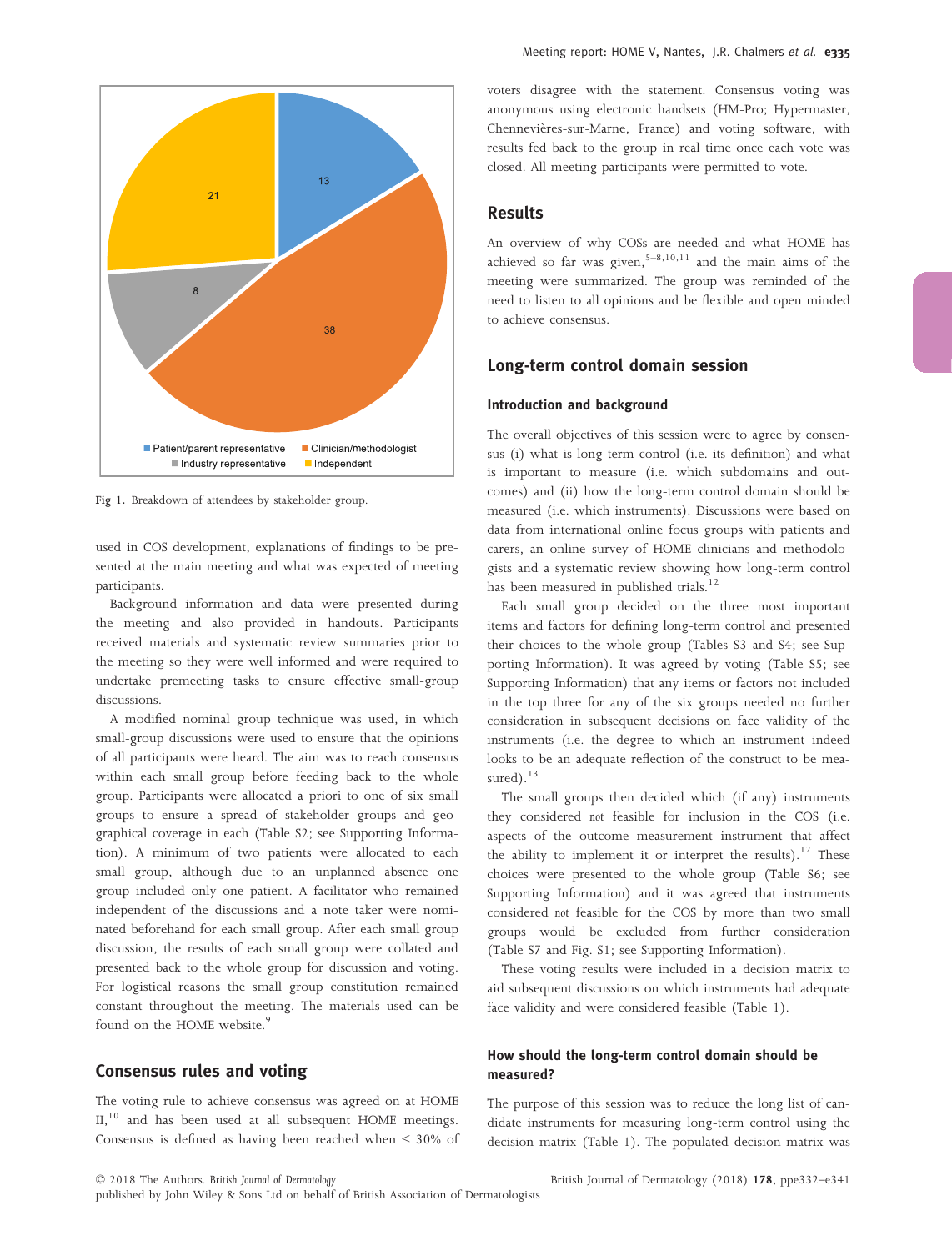|                                                                                                                                                                                                                                                                                                                                                                                                                                                                                                                                                                                                                                                                                                                                                                                     | HOME COS                                                                     | agreed instruments                                                                                                                       |                                                                 | Other instruments             |                                     |                                |                                      |                               |                                                                        |                                                   |
|-------------------------------------------------------------------------------------------------------------------------------------------------------------------------------------------------------------------------------------------------------------------------------------------------------------------------------------------------------------------------------------------------------------------------------------------------------------------------------------------------------------------------------------------------------------------------------------------------------------------------------------------------------------------------------------------------------------------------------------------------------------------------------------|------------------------------------------------------------------------------|------------------------------------------------------------------------------------------------------------------------------------------|-----------------------------------------------------------------|-------------------------------|-------------------------------------|--------------------------------|--------------------------------------|-------------------------------|------------------------------------------------------------------------|---------------------------------------------------|
|                                                                                                                                                                                                                                                                                                                                                                                                                                                                                                                                                                                                                                                                                                                                                                                     | measures of<br>symptoms)<br>(repeated<br>reported<br>patient-<br><b>POEM</b> | EASI (repeated<br>measures of<br>clinician-<br>reported<br>signs)                                                                        | (repeated<br>measures<br>of QoL)<br>specific<br>eczema<br>– IoQ | measures)<br>(repeated<br>PGA | PO-SCORAD<br>measures)<br>(repeated | measures)<br>(repeated<br>Itch | measures)<br>Sleep loss<br>(repeated | measures)<br>(repeated<br>IGA | validated<br>severity<br>$\mbox{cut-off}$<br>Flares<br>scale<br>$\sin$ | controlled<br>$(g\text{lobal})$<br>weeks<br>Well- |
| Items important in long-term control <sup>a</sup>                                                                                                                                                                                                                                                                                                                                                                                                                                                                                                                                                                                                                                                                                                                                   |                                                                              |                                                                                                                                          |                                                                 |                               |                                     |                                |                                      |                               |                                                                        |                                                   |
| Disease severity                                                                                                                                                                                                                                                                                                                                                                                                                                                                                                                                                                                                                                                                                                                                                                    |                                                                              |                                                                                                                                          |                                                                 |                               |                                     |                                |                                      |                               |                                                                        |                                                   |
| QoL                                                                                                                                                                                                                                                                                                                                                                                                                                                                                                                                                                                                                                                                                                                                                                                 |                                                                              |                                                                                                                                          | $^{+}$                                                          |                               |                                     |                                |                                      |                               |                                                                        |                                                   |
| Flares                                                                                                                                                                                                                                                                                                                                                                                                                                                                                                                                                                                                                                                                                                                                                                              |                                                                              |                                                                                                                                          |                                                                 |                               |                                     |                                |                                      |                               |                                                                        | $^{\rm +}$                                        |
| Acceptable state of eczema to the patient<br>Itch and/or scratching                                                                                                                                                                                                                                                                                                                                                                                                                                                                                                                                                                                                                                                                                                                 |                                                                              | $\vec{a}$                                                                                                                                | $^{+}$                                                          | $\overline{+}$<br>$^{+}$      | $\ddot{}$<br>$^{+}$                 | $\pm$                          | $\pm$<br>Ī                           | $^{\rm +}$                    |                                                                        | $^+$                                              |
| Items and factors to be considered when capturing long-term control <sup>b</sup>                                                                                                                                                                                                                                                                                                                                                                                                                                                                                                                                                                                                                                                                                                    |                                                                              |                                                                                                                                          |                                                                 |                               |                                     |                                |                                      |                               |                                                                        |                                                   |
| Can assess the eczema objectively (and<br>probably blinded)                                                                                                                                                                                                                                                                                                                                                                                                                                                                                                                                                                                                                                                                                                                         |                                                                              |                                                                                                                                          |                                                                 |                               |                                     |                                |                                      |                               |                                                                        |                                                   |
| Is relevant to most patients with eczema                                                                                                                                                                                                                                                                                                                                                                                                                                                                                                                                                                                                                                                                                                                                            |                                                                              |                                                                                                                                          |                                                                 |                               |                                     |                                |                                      | Ŧ                             | $^+$                                                                   | $^+$                                              |
| Captures the patient's/parent's perspective on                                                                                                                                                                                                                                                                                                                                                                                                                                                                                                                                                                                                                                                                                                                                      |                                                                              |                                                                                                                                          |                                                                 |                               |                                     |                                |                                      |                               | $^{+}$                                                                 |                                                   |
| their eczema                                                                                                                                                                                                                                                                                                                                                                                                                                                                                                                                                                                                                                                                                                                                                                        |                                                                              | $^{+}$                                                                                                                                   |                                                                 |                               |                                     |                                |                                      | $^{+}$                        | $^{\rm +}$                                                             | $^{\rm +}$                                        |
| Captures the clinician's perspective on the<br>patient's eczema                                                                                                                                                                                                                                                                                                                                                                                                                                                                                                                                                                                                                                                                                                                     |                                                                              |                                                                                                                                          |                                                                 |                               |                                     |                                |                                      |                               |                                                                        |                                                   |
| Minimal burden on trial participants                                                                                                                                                                                                                                                                                                                                                                                                                                                                                                                                                                                                                                                                                                                                                | \$                                                                           | ı                                                                                                                                        | $\ddot{}$                                                       |                               | $\pm$                               | $\ddot{}$                      |                                      |                               | $\pm$                                                                  | $^{\rm +}$                                        |
| Easy to understand and results easily                                                                                                                                                                                                                                                                                                                                                                                                                                                                                                                                                                                                                                                                                                                                               |                                                                              |                                                                                                                                          |                                                                 |                               |                                     |                                |                                      |                               | $^+$                                                                   | $^+$                                              |
| interpretable                                                                                                                                                                                                                                                                                                                                                                                                                                                                                                                                                                                                                                                                                                                                                                       |                                                                              |                                                                                                                                          |                                                                 |                               |                                     |                                |                                      |                               |                                                                        |                                                   |
| Feasibility <sup>c</sup>                                                                                                                                                                                                                                                                                                                                                                                                                                                                                                                                                                                                                                                                                                                                                            |                                                                              | $+$                                                                                                                                      |                                                                 | $\color{red}+$                |                                     | ł,                             | $+$                                  | $\overline{+}$                | $\overline{+}$                                                         | $\overline{+}$                                    |
| or use depends on how the item is measured. COS, core outcome set; POEM, Patient-Oriented Eczema Measure; EASI, Eczema Area and Severity Index; QoL, quality of life; PGA, Patient's Global Assess-<br>The green boxes (+) indicate where the instrument captures that item or factor. The red boxes (-) indicate where the instrument does not capture that item/factor. Orange ( $\pm$ ) indicates uncertainty<br>ment; PO-SCORAD, Patient-Oriented Scoring Atopic Dermattis; IGA, Investigator's Global Assessment. <sup>ab</sup> The aspects voted as being important to consider when thinking about long-term control.<br>$G$ reen $(+)$ , all groups considered the method to be feasible for<br><sup>6</sup> If not too frequent. <sup>1</sup> Depending on the instrument. |                                                                              | the COS; orange (±), at least four groups considered the method to be feasible for the COS. "Measures itch only indirectly (excoriation) |                                                                 |                               |                                     |                                |                                      |                               |                                                                        |                                                   |

Table 1 Decision matrix showing the face validity and feasibility of different instruments for measuring long-term control Table 1 Decision matrix showing the face validity and feasibility of different instruments for measuring long-term control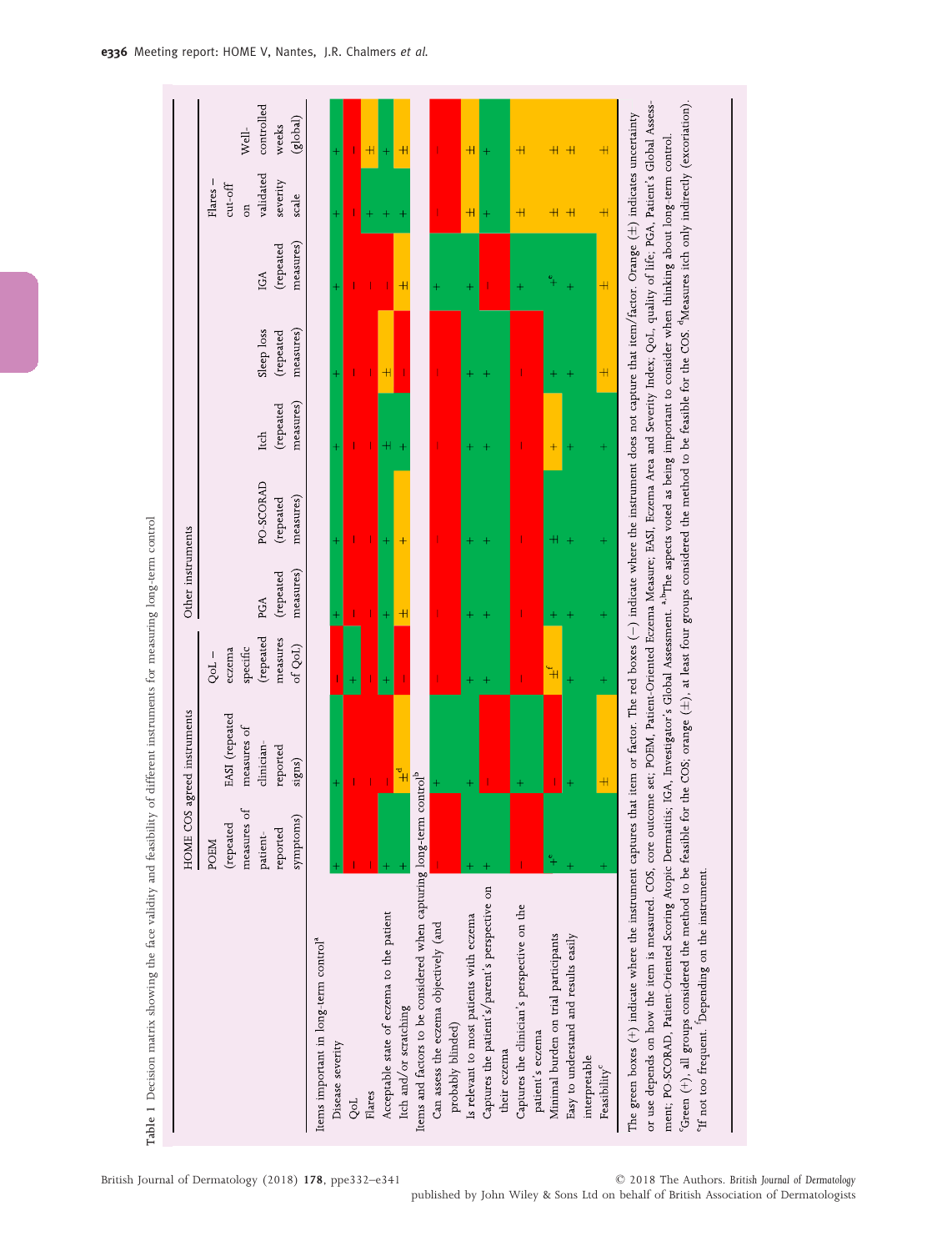Table 2 Summary of discussions on candidate instruments for measuring long-term control

Long-term control is the overall main goal of treatment, so the domain can be viewed differently from signs, symptoms and QoL. Although it was stated as a separate domain in the original HOME eDelphi exercise, $13$  and at HOME II,<sup>9</sup> the group should not be constrained by previous statements when deciding how long-term control should be measured.

- The existing core domains of signs, symptoms and QoL are already being measured repeatedly in trials so inclusion in the long-term control domain represents little or no increased burden for patients or researchers. The frequency of data collection needs to be considered and a threshold for repeated measures of existing domains is likely to be required.
- The group needs to consider the added value of including anything over and above repeated measures of the existing core domains.
- The existing three other core domains may be insufficient to capture all aspects of long-term control. The list of agreed items that need to be considered for face validity also suggests that additional items are required to capture long-term control fully.
- Other items considered to add value to the existing COS for measuring long-term control were
	- o Itch intensity: it was agreed at the previous HOME IV meeting that itch is an essential subdomain of symptoms. The core instrument for symptoms (POEM) measures frequency of itch and not intensity. The addition of the intensity of itch is currently being studied by the symptoms group.
	- o A patient-reported holistic global assessment of the eczema that may capture aspects of the disease not well covered by the existing domains. Ideas suggested included
	- i a general question about how has your eczema control been;
	- ii a multiquestion instrument capturing different subdomains of long-term control, as has been developed in urticaria; and
	- iii a global question of well-controlled weeks.
- The COS has to be feasible to enable uptake, and when considering each domain, the burden of the entire COS should be considered.
- It was difficult to discuss the feasibility of QoL specifically, because the instrument has not yet been agreed on. It can be assumed that as part of the selection process, whatever instrument is recommended will be feasible to use.
- Patient-reported outcomes are sensitive enough to pick up changes not detected by clinician-reported outcomes in some instances and can be collected between study visits.

QoL, quality of life; COS, core outcome set; POEM, Patient-Oriented Eczema Measure.

presented and discussed. The rows in the decision matrix comprised the items and factors agreed on earlier as the most important for what to measure (face validity) and the columns comprised only those instruments considered broadly feasible. Table 3 Summary of whole-group discussion on validation of the candidate instruments

- Signs-only scores such as EASI do not cover all aspects of the disease.
- Expressing EASI scores as  $50/75/90\%$  improvement does not give the full picture of the disease.
- Ensure the core outcome set does not measure the same thing more than once (i.e. be aware of duplication of instruments).
- Possible floor effects of experiencing no well-controlled weeks may become less of an issue as more-effective eczema treatments become available.
- For a binary outcome (e.g. well-controlled weeks), if the baseline state is well controlled, then that patient can only get worse or stay the same. This can impact on trial design and statistical power.

EASI, Eczema Area and Severity Index.

Colour coding (green, orange and red) and symbols  $(+, -$  and  $\pm$ ) were used in the matrix to indicate the extent to which each instrument captures each item or factor. Each participant was given a printed copy of this matrix for reference during the whole-group discussion, which is summarized in Table 2.

After examining the decision matrix (Table 1), the group noted that no single method included all of the items or factors previously agreed on as important, no one instrument stood out as meeting significantly more items or factors than another and none could be automatically excluded on the grounds of inadequate face validity. There was general support for the concept of including measurement of the existing core domains as a way of measuring long-term control. However, it was agreed that these alone did not necessarily capture everything deemed to be important for the domain of long-term control and that an additional 'global' measure would also be required.

### Further consideration of candidate instruments

The aim of this session was to consider the validation of candidate instruments in more detail. Presentations on candidate instruments were followed by a whole-group discussion, summarized in Table 3.

In subsequent small-group discussions, four of the six groups considered that the existing core domains (signs, symptoms and QoL) were not sufficient to capture the domain of long-term control. All six groups felt that other aspects were required to capture long-term control fully, including intensity of itch (five of six), eczema being in an acceptable state to the patient (three of six) and flares (two of six), and most felt that an additional instrument would be required to capture potentially missing aspects of long-term control that are currently not in the existing domains (Table S8; see Supporting Information). A subsequent whole-group discussion was held, summarized in Table 4.

The existing core domains of disease severity (incorporating signs and symptoms), QoL and intensity of itch were all voted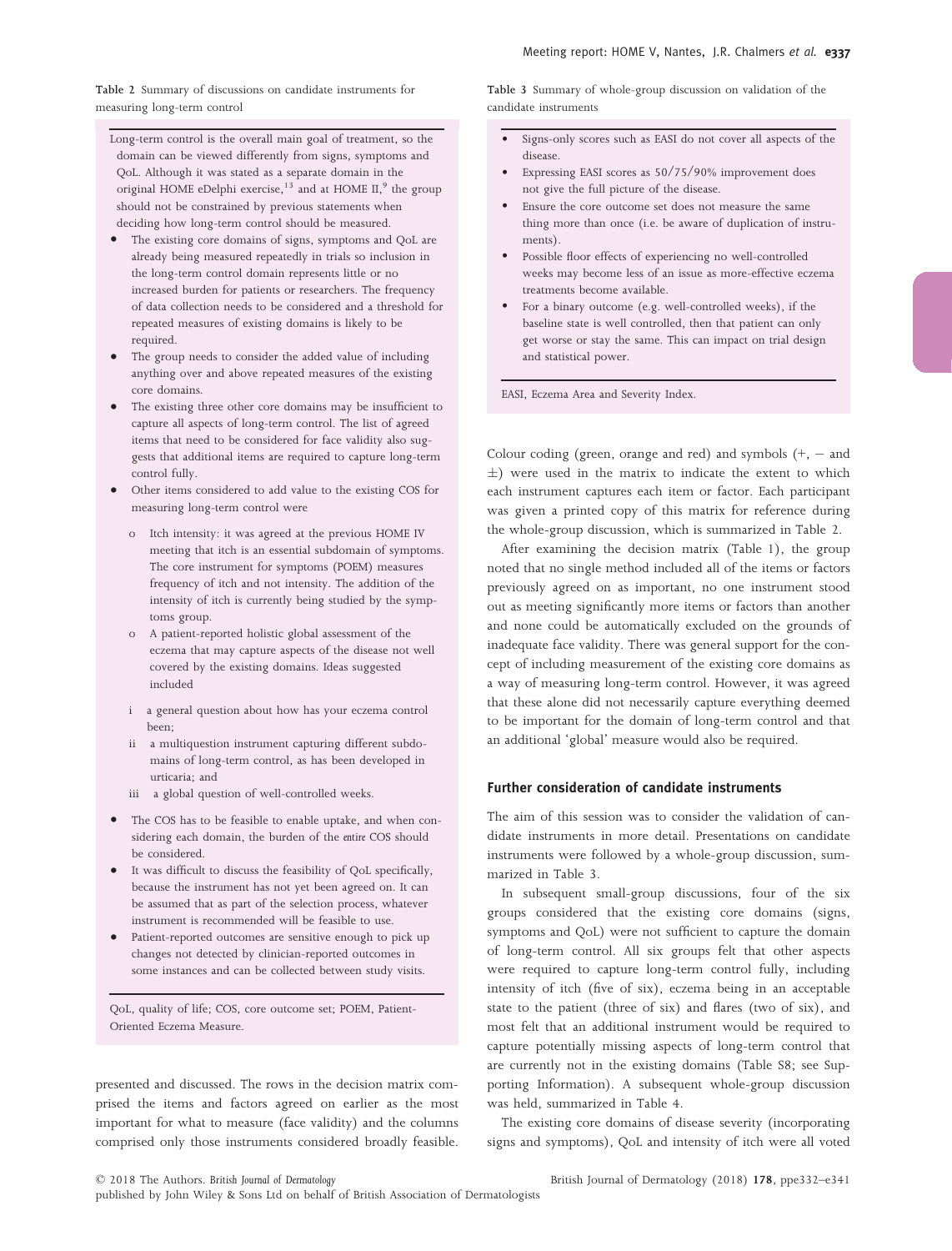Table 4 Summary of whole-group discussion on capturing long-term control

- Existing domains were sufficient to capture 'flares', but a patient-reported holistic global assessment may also be required to capture fully part of the long-term control domain, which can be hard to define.
- Including some kind of global measure would cover some of the overall impact of eczema.
- Global assessments tend to be sensitive to change.
- PO-SCORAD adds value to the existing core set by adding itch intensity, which is not captured by the existing symptoms-domain instrument POEM. Using PO-SCORAD may reduce the need for an additional instrument to capture itch intensity.
- Including PO-SCORAD in addition to POEM may result in duplication, as the two instruments measure similar aspects of disease symptoms.
- A show of hands indicated that the vast majority considered that intensity of itch should be included in the long-term control domain.

PO-SCORAD, Patient-Oriented Scoring Atopic Dermatitis; POEM, Patient-Oriented Eczema Measure.

as being essential to capture long-term control (Table 5). Flares and 'acceptable state to the patient' were not considered to be essential. Less than half of voters considered that the existing domains were sufficient if used alone to capture longterm control fully, and it was agreed that a patient 'global' assessment was also required (Table 5). The group discussed this final decision against the other considerations for measuring long-term control that had previously been prioritized (Table S9; see Supporting Information).

#### Choice of preferred outcome instruments

Because repeated measures of existing domains had formed a significant part of the discussions so far about 'what' to

Table 5 Voting on the long-term control domain

measure, the existing recommended instruments had already been discussed as part of that decision-making process. Conflicts of interest were declared with regards to instruments under discussion (and can be found in the conflicts of interest section of this report).

There were differing opinions on whether instruments other than those already recommended for the COS should be used to measure signs and symptoms for the long-term control domain. Some felt that the instruments for measuring signs and symptoms had already been decided on, and because they are already included at multiple time points during trials, recommending an additional instrument to measure the same thing would not be appropriate. However, others felt that because long-term control is a separate domain, other instruments should be considered and the COS potentially expanded to include other instruments in addition to  $EASI^{14}$  and  $POEM^{15}$ for signs and symptoms. However, there was consensus that no further discussion was required on this issue before the group could continue (Table 5). Therefore, discussions on alternatives to EASI and POEM for measuring signs and symptoms in the long-term control domain will take place subsequently to this meeting. The group then voted and consensus was reached that the existing instruments (EASI and POEM) should be recommended 'for the time being' for measuring long-term control (Table 5). It was not possible to include QoL in this vote as the instrument has not yet been agreed upon.

## Future work

The group agreed with a nonanonymous vote (show of hands) that the following should be the priority and focus for work subsequently to this meeting:

• For the holistic 'patient global' outcome measure: determine what is already available and, if necessary, develop a new instrument. Consider a truly global measurement instrument (single question) vs. a multi-item instrument (such as that developed for urticaria).<sup>16</sup> Set up a dedicated

|                                                                                                                                      | <b>Yes</b> | No.   | Unsure |
|--------------------------------------------------------------------------------------------------------------------------------------|------------|-------|--------|
| Is measuring disease severity (signs and symptoms) essential for long-term control?                                                  | 93%        | $4\%$ | $3\%$  |
| Is measuring quality of life essential for long-term control?                                                                        | 89%        | $8\%$ | 4%     |
| Is measuring intensity of itch essential for long-term control?                                                                      | 80%        | 19%   | $1\%$  |
| Is measuring flares essential for long-term control?                                                                                 | 49%        | 42%   | 9%     |
| Is measuring the acceptable state of eczema to the patient essential for long-term control?                                          | 53%        | 40%   | 7%     |
| Is long-term control sufficiently captured by the domains of signs, symptoms (including intensity of itch) and QoL?                  | 46%        | 50%   | 4%     |
| Would a patient-generated global measure help capture what is missing from signs, symptoms (including intensity<br>of itch) and QoL? | 82%        | 10%   | $7\%$  |
| Should long-term control (in trials of at least 3 months) be defined by signs, symptoms, QoL and a patient global<br>measure?        | 91%        | $4\%$ | 4%     |
| Is further discussion required before continuing with the long-term control domain discussion?                                       | 49%        | 49%   | 3%     |
| Should EASI be recommended 'for the time being' to measure signs in the long-term control domain?                                    | 78%        | 19%   | 3%     |
| Should POEM be recommended 'for the time being' to measure symptoms in the long-term control domain?                                 | 87%        | 13%   | $0\%$  |

Breakdown of voters by stakeholder group: patients 15%, clinicians 52%, methodologists 9%, pharma industry 25%. QoL, quality of life; EASI, Eczema Area and Severity Index; POEM, Patient-Oriented Eczema Measure.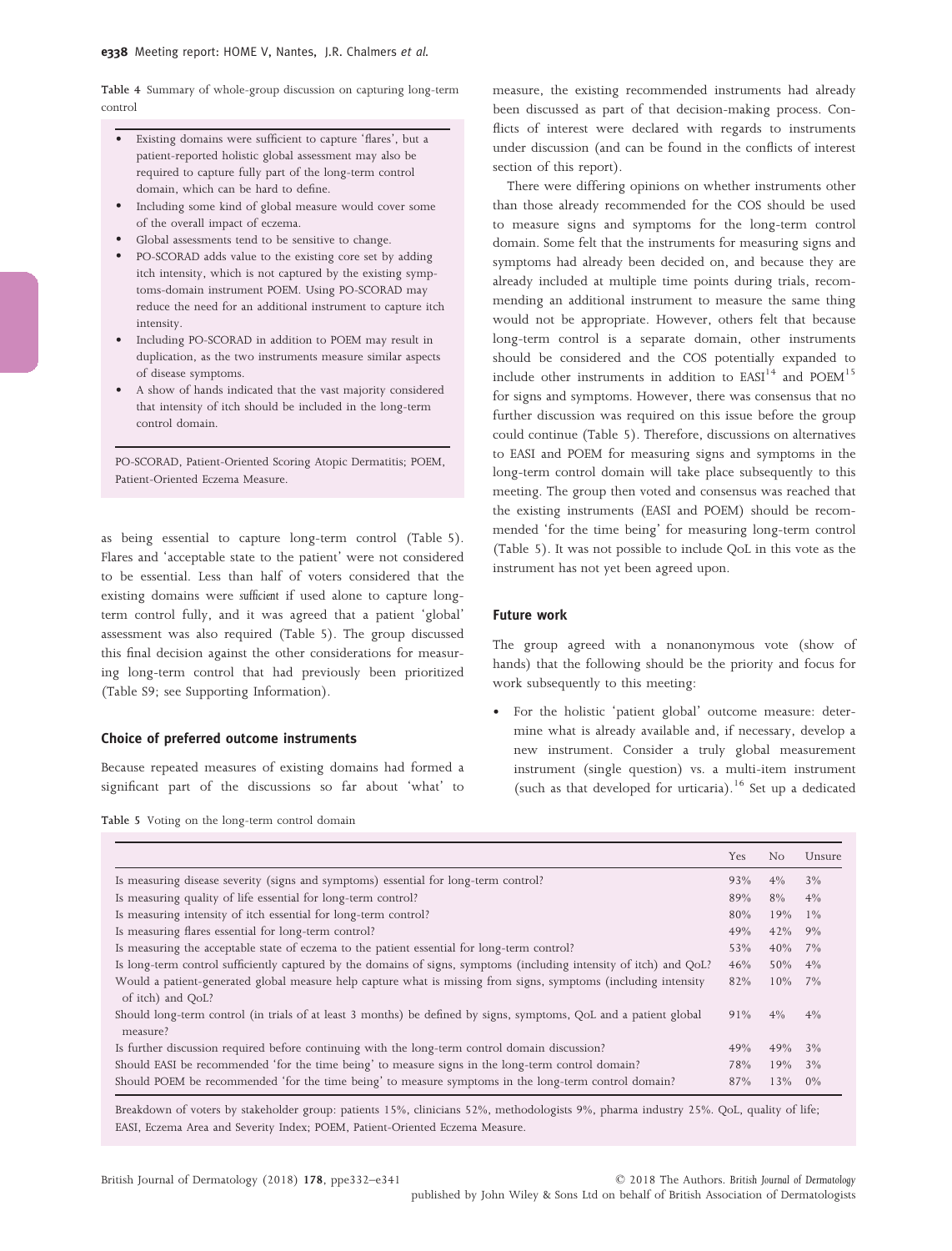Table 6 Overall ranking of each quality-of-life instrument across the six small groups

| Rank           | Proxy instruments                                         |
|----------------|-----------------------------------------------------------|
| 1              | Infant's Dermatitis Quality of Life Index (IDQoL)         |
| V              | KINDL-R Neurodermatitis Module                            |
| 3              | DISABKIDS Atopic Dermatitis Module                        |
| $\overline{4}$ | Childhood Atopic Dermatitis Impact Scale (CADIS)          |
| 5              | Atopic Dermatitis Quality of Life (ADQoL)                 |
| 6              | Childhood Impact of Atopic Dermatitis (CIAD) <sup>a</sup> |
|                |                                                           |
| Rank           | Self-reported instruments                                 |
| 1              | Children's Dermatology Life Quality Index (CDLQI)         |
| $\mathcal{D}$  | Skindex Teen                                              |
| 3              | Children's Dermatology Life Quality Index (CDLQI)         |
|                | cartoon version                                           |
| $\overline{4}$ | KINDL-R Neurodermatitis Module                            |

a Although the CIAD was included in the review as validation studies have been published, it was not possible, despite multiple attempts, to obtain a copy. For this reason, it was considered not feasible by all small groups.

working group and draw on how other groups have approached this issue (e.g. OMERACT).

- Continue work already underway by the symptoms group on the value of including intensity of itch.
- Determine thresholds for what could be considered as 'control' on the agreed instruments.
- At the HOME V meeting there was insufficient time to discuss in detail the frequency of measurement. It was recommended to continue work currently underway to determine the optimal frequency or total number of measurements required and to move forward using the e-Delphi technique.

# Quality-of-life domain (in children) session

## Introduction and background

The concept of QoL was introduced as a more complex construct than the other domains, requiring more questionnaire items. More than one instrument is required to cover all age groups, as many are designed for only a restricted age group. A systematic review of the quality of instruments used for measuring QoL in infants, children and adolescents (hereafter referred to as children) with eczema was presented.<sup>17</sup> The aim of the session was to decide where to focus future research efforts based on the face validity and feasibility of the instruments.

# Face validity and feasibility of candidate quality-of-life instruments

Each small group ranked the candidate instruments in order of preference, based on face validity and feasibility for proxy and self-reported instruments (Tables S10 and S11; see Supporting Information). The overall ranking of instruments based on the small-group results was presented to the whole group (Table 6).

Some of the reasons were discussed among the whole group. There was a general dislike of negatively worded questions and long recall periods (it may be difficult to remember even a week or a month ago). Many felt the family perspective should be captured.

Regarding specific instruments, patients found the use of a dog in the pictures in the Children's Dermatology Life Quality Index (CDLQI) inappropriate. In some cultures, dogs are generally regarded as a negative image, and in other cultures, children are often teased for 'having fleas' due to scratching because of their eczema. Additionally, many children with eczema are allergic to dogs. The name 'DISABKIDS' was generally disliked as children are not disabled because they have eczema. ADQoL (Atopic Dermatitis Quality of Life) was considered to be far too generic, and, despite the name, the questions were not considered to be related to having eczema. The CADIS (Childhood Atopic Dermatitis Impact Scale) was far too lengthy to complete and was perceived as having particularly negative wording. The KINDL-R translation appeared poor and would need improving.

### **Discussions**

A whole-group discussion initially focused on whether the group of instruments including CDLQI and Infant's Dermatitis Quality of Life Index (IDQoL) (and DLQI for adults) could be recommended. Some meeting participants strongly supported the inclusion of these instruments, but systematic reviews have highlighted some weaknesses and many areas lack validation studies. It was pointed out that legacy instruments would have been developed using standards of the time and so may not meet modern instrument development standards, and part of COS development should be about raising the standards of instruments. If an instrument does not meet content and structural validity then it could be considered to be fundamentally flawed and therefore not recommended.<sup>4</sup> Recommending any instrument for the core set is likely to lead to an increase in the use of that instrument, and recommending flawed instruments could potentially damage the reputation of the HOME initiative. However, the practical aspects of the COS also need to be considered. For instance, where an instrument (or group of instruments such as DLQI, IDQoL and CDLQI) is already embedded in trials, clinical practice, reimbursement and treatment decision making, this could be considered an argument for inclusion in the core set despite possible inadequacies.

While there is no recommended instrument, trialists will continue to measure QoL in many different ways, which is an unsatisfactory situation. A number of potential suggestions were made for future potential ways forward. Short-term solutions could be (i) to accept an instrument rated as poor in the interim because no better option is available, as has been done by OMERACT in some instances, although it was recognized that it can be difficult then to change this recommendation at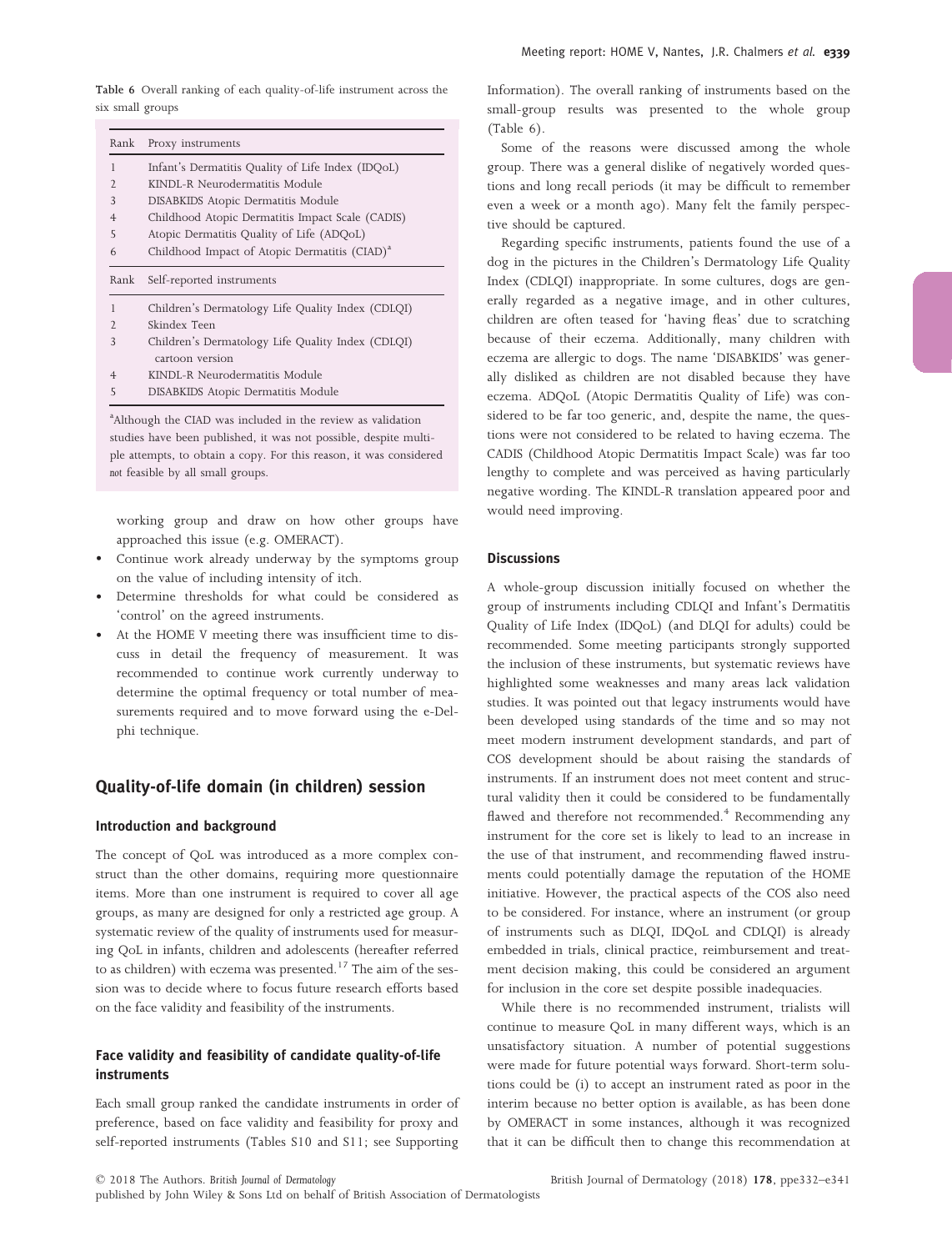a later date and (ii) to recommend a nondermatology-specific instrument in the interim until a good-quality dermatologyspecific instrument can be recommended. It was suggested that in the longer term the group should consider developing an entirely new instrument given that validation studies can be lengthy. Also, the use of a family impact instrument, if a suitable instrument can be identified, would be a way to overcome the problem of using different instruments for different ages.

#### Future work

It was agreed by voting (Table S12; see Supporting Information) that future research on proxy and self-reported instruments should be prioritized in accordance with Table 6.

## Overall summary and conclusions

For the long-term control domain, the group initially populated a decision matrix with important items and factors considered important (to inform face validity) and instruments that were considered feasible. Inadequate face validity and lack of feasibility are valid reasons for rejection as a candidate instrument for the COS.<sup>4</sup> Although the concepts overlapped at times, they nevertheless provided a useful basis on which to progress the discussions and vote on what was essential to include. The group agreed that signs, symptoms and QoL were essential but alone were not sufficient to capture long-term control fully. Itch intensity should be measured, as well as a patient global measure, which may capture aspects of the disease not well covered by the existing domains. There was clear consensus to use the existing core outcome measurement instruments for signs and symptoms (EASI and POEM) for the time being.

Whether long-term control is a domain in its own right or simply a time function of the other core outcomes was discussed in depth during the small- and whole-group sessions when considering the inclusion of the existing domains. Long-term control was considered to be a time function of other core outcomes, as well as requiring further domains (intensity of itch and the patient global measure), and remains a domain to be measured in the COS for all future eczema trials. However, the nature of the domain inevitably means that other domains (signs, symptoms and QoL) become 'subdomains' when discussed as part of long-term control.

With regards to QoL in children, because there were many gaps in the assessment of the quality of existing QoL instruments for children, the meeting focused on assessing the face validity and feasibility of candidate instruments. Recommending an existing instrument with adequate face validity and feasibility was not supported. The need for different instruments for different age groups further complicates the decision on which instrument to recommend. There was clear steering from the group as to the future priorities for the QoL working group.

Overall, the HOME V meeting has moved the HOME initiative substantially further forward towards a complete COS for eczema trials. There is still work to be done but the direction and priority areas are agreed on and clear.

## Strengths and weaknesses

There was good stakeholder representation, including patients, with participants from several continents. However, there were no participants from large countries such as India and China. Despite repeated efforts, we were unable to attract regulatory agency representation. Additionally, as the meeting was held during school term time, there were no children present, which was an issue for the discussions around QoL in children. However, some of the younger patient representatives could clearly remember and recount childhood experiences, and we had parents of children with eczema present. Additionally, the premeeting focus groups and survey provided a wider patient input into the meeting. The HOME executive group encouraged scientists from the pharma industry to attend as it is crucial that this stakeholder group is represented, and as a result there were more pharma industry representatives than at previous HOME meetings, although this has potential to affect the outcomes.

There is potential for the HOME executive group to steer the meeting in certain directions. To mitigate this, the meeting chair made it clear that there were no fixed preconceptions to be fulfilled at this meeting. The evidence was presented to facilitate discussions rather than to steer the meeting in any particular direction. The whole-group sessions were facilitated by an independent moderator from OMERACT with extensive experience in COS development, and the small groups were facilitated by either a member of the HOME executive group or an independent moderator from OMERACT.

A small number of participants were unable to be present for the whole meeting, but all were present for the discussions for any session they voted in. Anonymous real-time voting with voting rules agreed on beforehand allowed all participants to vote, and all votes were counted equally. Established consensus methods were used, $4$  in which small- and whole-group discussions were held, underpinned by evidence, and there were high levels of consistency between the smallgroup outputs.

# Acknowledgments

We would like to thank Dr Carron Layfield for contributing to the patient introduction session.

# References

- 1 Williamson PR, Altman DG, Blazeby JM et al. Developing core outcome sets for clinical trials: issues to consider. Trials 2012; 13:132.
- 2 Williamson PR, Altman DG, Bagley H et al. The COMET Handbook: version 1.0. Trials 2017; 18:280.
- 3 Schmitt J, Apfelbacher C, Spuls PI et al. The Harmonizing Outcome Measures for Eczema (HOME) roadmap: a methodological framework to develop core sets of outcome measurements in dermatology. J Invest Dermatol 2015; 135:24–30.